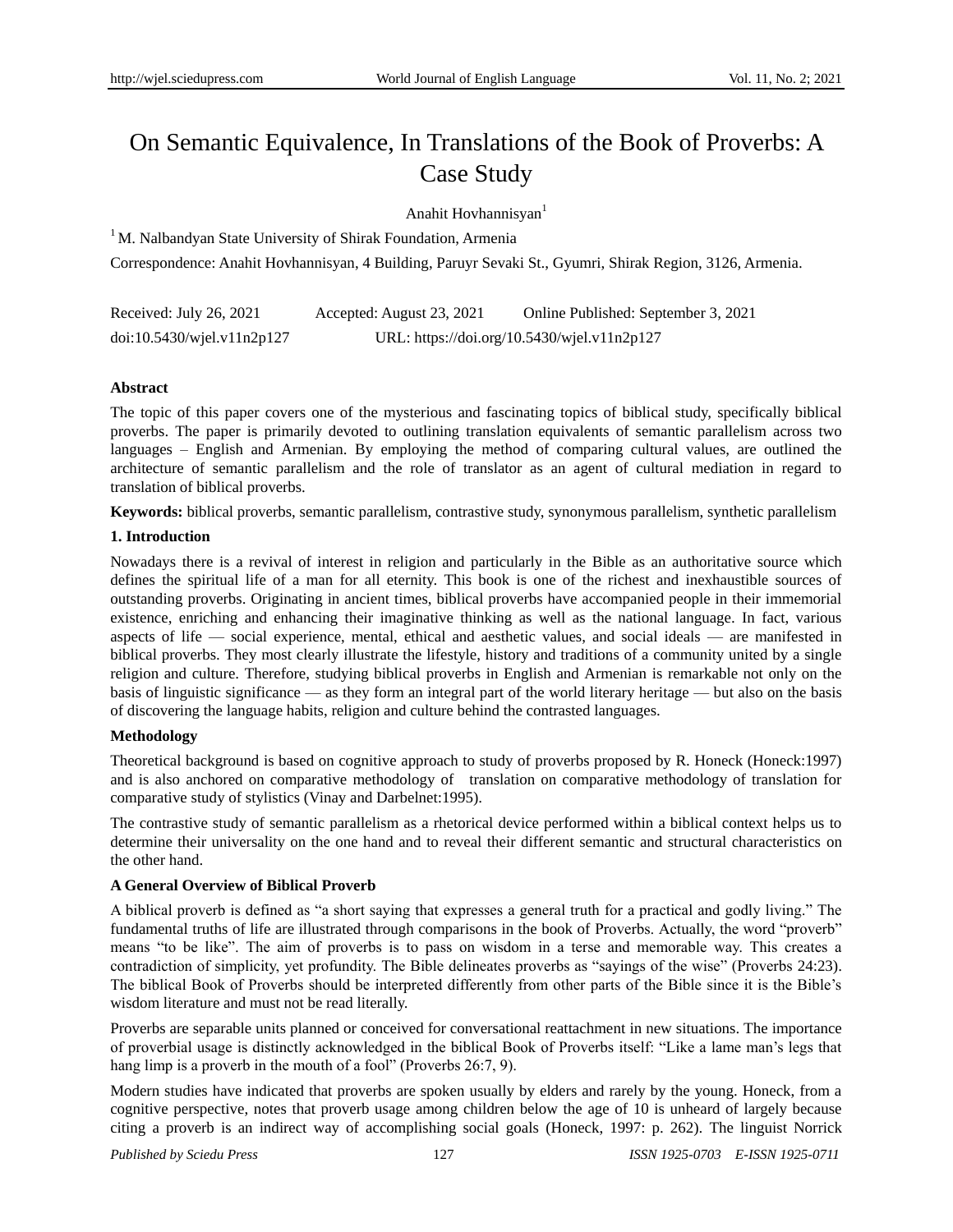observes that older speakers usually use proverbs when speaking authoritatively with an instructive and sententious purpose (Norrick, 1985: p. 149).

Modern scholars trained in the theoretical aspects of speech acts now look at proverbs as part of active verbal communication. It is definitely true that with the appearance of discourse, pragmatics and conversation analysis, attention has turned to the function of proverbs in text and it has seemed obvious that proverbs can be identified with certain speech acts. The contemporary use of the speech acts goes back to J. L. Austin's development of the theory of locutionary, illocutionary, and perlocutionary acts. With the new developments in phraseology, it was recognized that not only should the content of the used proverb be understood (the illocutionary act) but also the actual impact of the statement on the listener should be carefully noted (the perlocutionary act). An illocutionary act is a way of using language, and its performance is the performance of an act in saying something as opposed to the performance of an act of saying something. It corresponds to the force that an utterance has in a particular context: order, request, entreaty, or challenge. The perlocutionary act corresponds to the effects brought about by performing an illocutionary act, to its consequences (intentional or non-intentional) on the feelings, thoughts, or actions of the participants. For, example, the perlocutionary effect of some proverbs may be a rebuke, disapproval, warning, encouragement, or even humor depending on who the speaker is and to whom it was addressed (parents to a child, grandparent to grandchildren or scion parent, wife to a husband or vice versa) (Austin, 1975: pp. 117-120).

A proverb may be used to highlight ideals that are either confirmed or dis-confirmed (Honeck, 1997: p. 144). Proverbs 10:1, as typical of many antithetic proverbs, gives both the ideals-confirming (wise son/joy to father) and the ideals dis-confirming (foolish son/grief to mother) sides, thereby doubling the intended impact by using both approach and avoidance a motivational strategies in a single saying.

Culture also plays a significant role in determining how a proverb is to be understood. Researchers from different fields of knowledge claim that culture is reflected in the minds of people and it determines the specifics of their understanding. National features of communicative behaviour that we encounter in communication is the collective habits of the people. Thereby, norms of understanding and communication differ markedly from each other in the variety of cultures that our world is inhabited by. So it is natural that proverbs are also interpreted differently by people of different cultures and nationalities.

It should be taken into consideration that the originality of the language picture is shaped by categories of reality and it depends on the figurativeness of the language, in which world-view, world perception, and the way of living of a particular nation are reflected. Proverbs represent a substantial source of information, especially for linguo-cultural investigations being a unique means of cognition and interpretation of culture, mentality of language representatives. Therefore, proverbs are an integral part of the spiritual treasures of the language and culture of the people.

Being a comparatively recent branch of paremiology, the contrastive study of proverbs makes even greater use of the concepts that have already become common among proverb scholars, such as proverb classification, translation, meaning (sense)/interpretation, semantic equivalence, semantic analogy, etc. Semantic equivalence is the deep equivalence in translation based on equivalences of format, rhythm, grammar, part of speech, etc. Semantic equivalence implies that the translation and the source text should achieve equivalent results in the expression. The hidden meanings in the source text should be reflected in the target text. For example, the feelings which the author conveys and the effect that the feelings have on readers can make the readers of the two languages achieve the same position when appreciating the texts of different languages. Semantic equivalence is to make languages produce the same feelings without borders. This kind of equivalence is particularly useful in translating idioms and proverbs (Linyan , 2017, p. 165).

Despite differences in various spheres of human activity, under which the nation of the source language and that of the target language develop, particular notions in both languages may be identical or similar in their meaning and functioning. The appearance of analogous units in the national layer of the vocabulary of different languages may also be the result of bilateral or multilateral influences to which the nations may have been exposed for centuries. Consequently, analogous national notions in different languages may appear as a result of direct or indirect borrowings (i.e. the SL word is transferred directly to the TL). Direct borrowings result in the formation of loan words, which undergo the phonological system of the borrowing language. Indirect borrowings typically occur through coinage where only the sense of the foreign term is taken, and not the word itself. It is no wonder that analogous units of national vocabulary directly correlate in the SL and TL in their denotative meaning and mostly in the common sphere of their functioning - social, cultural, etc. The connotative divergences and sometimes the spheres of use may not always fully coincide in the TL since the choice of the appropriate analogy is mainly influenced by the national/cultural traditions (Studfile.net).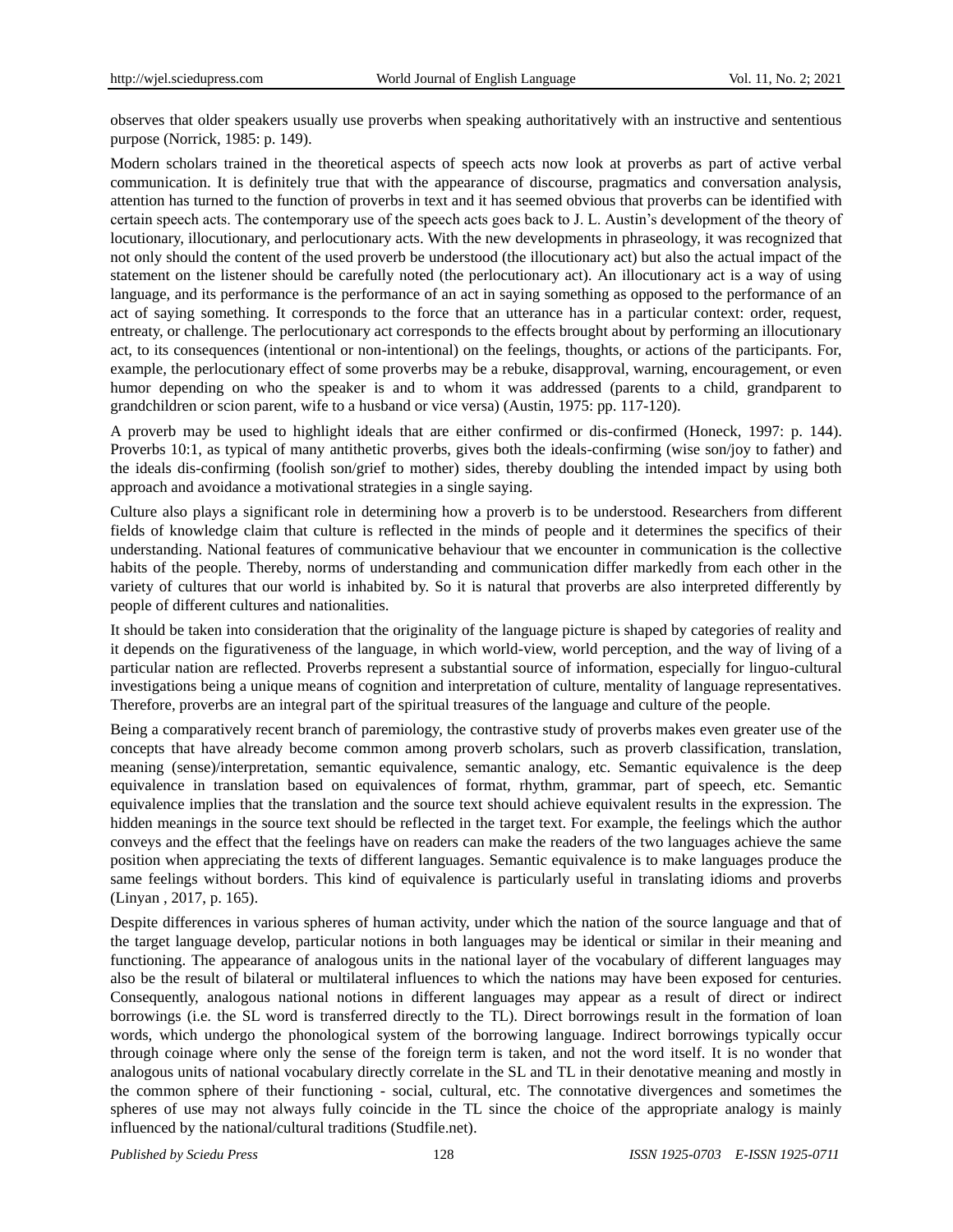The book of Proverbs is written as poetry. It utilises many of the literary techniques common to Hebrew poetry vivid figurative language, parallelism, and other techniques—to guide the reader in the search for godly wisdom. The wisdom embodied within the Book of Proverbs overlays almost every aspect of life. The proverbs focus on the behavioral habits of humans and man's proper relationship to God as all-good and all-powerful.

To illustrate the difficulties inherent in the translation of proverbs, first of all, it is instructive to attempt to classify biblical proverbs. There is no generally accepted classification of biblical proverbs or sayings in the world. So the wise sayings and proverbs can be grouped in a number of ways. At a very general level, the proverbs can be described as statements of truth—"Kind words are like honey" (16:24); or as instructions—"Accept correction, and you will find life" (10:17). But the proverbs can also be described by the form or pattern they take. Semantics of proverbs is strongly intertwined with their architecture, specifically with parallelism.

One characteristic of Hebrew is captured well and appears in many proverbs. This characteristic, known as parallelism, refers to how Hebrew poetry rhymes with words rather than sounds. Parallelism denotes giving two (or more) parts of one or more sentences a similar form to make a definite pattern. Parallelism is a rhetorical device used in many languages and cultures in poetry, songs, epics, prose and oral speech. This device is often found in Biblical poetry, too, and particularly in proverbs. The greatest technique of biblical poetry is not to rhyme sounds, as in much English and Armenian poetry, but to "rhyme" ideas — that is, to put two or more lines together that somehow match each other. Parallelism is the cornerstone of biblical poetry since it can be translated properly into almost all languages and not too much beauty is actually lost in translation processes. The technique of parallelism is used throughout the book of Proverbs mainly to amplify meaning.

Parallelism works in two main ways: *semantic and syntactic*. The standard illustration of the parallel relationship between the two lines has been semantically designated as follows (Lowth, R., Isaiah, 1778: pp. 476-486):

#### **2. Semantic Parallelism and Its Conveyance in Armenian Translations**

**1. Synonymous (tautological) parallelism**, i.e., meaning repeated or similar parallel – As the name implies, the same instruction is given twice in similar ways. In other words, the second line expresses the same idea as the first one but in different word patterning. This type of parallelism is typically used to express a lesson of the proverb with maximum clarity and emphasis. The book of Proverbs contains multiple pairs of word synonyms:

*―Wisdom cries out in the street; in the squares she raises her voice.‖(Proverbs 1:20)*

*«Իմաստութիւնը գովաբանւում է ճանապարհների վրայ, բարձր ձայնով հռչակւում հրապարակներում:» (Առակներ 1:20)*

Solomon states that wisdom is accessible to anyone who actually wants it. The voice of wisdom sounds everywhere — in public, in street, etc. The irony implies that very few people are inclined to hear her voice. In fact, everyone can, but not everyone will.

In this proverb, the parallel structure links the similar concepts "cry" and "raise one's voice." They are amplified in importance being placed next to each other. It is also noteworthy that the rhyming of this statement enhances the sentence with much more colouring due to the syntactic inversion in which the adverbial modifier of place ("in the squares") takes an initial position in relation to the subject "she." It is important to observe the inequivalence between the verb "cry" and its Armenian version. The artful choice of the verb "qnyupuutuut" by the translator makes the Armenian sentence more emphatic, echoing the role and mission of "wisdom." But at the same time, the dynamic equivalence is quite well preserved. As for the next pair of parallels, in Armenian the verb "hnyuluti" is added to strengthen and clarify the idea. This verse portrays an image of wisdom, personified as a woman, crying out in the street. But, of course, this differentiation is not visible in Armenian translation because of the lack of gender modification in the system of personal pronouns in the mother tongue. Instead of personification, in the Armenian translation, preference is given to the passive voice. The passive voice is used to show that the process or principle being described is of ultimate importance as opposed to the performer of the action (it is obvious that this case of passive implies human activity).

*―My child, do not despise the Lord's discipline or be weary of his reproof.‖ (Proverbs 3:11)*

*«Որդեա՛կ, մի՛ անարգիր Տիրոջ խրատը, և մի՛ դժգոհիր նրա յանդիմանութիւնից:» (Առակներ 3:11)*

In this verse, the verb "to despise" operates as a contextual synonym to the verb "to be weary" (or "to resent" in some other translations). The word "wutuupqti" in Armenian translation functions as a complete equivalent since it unleashes the meaning of the English word "despise": to have no respect for somebody/something, to regard with contempt, worthless or negligible (Oxford Advanced Learner's Dictionary, 2005: p. 415). In terms of equivalency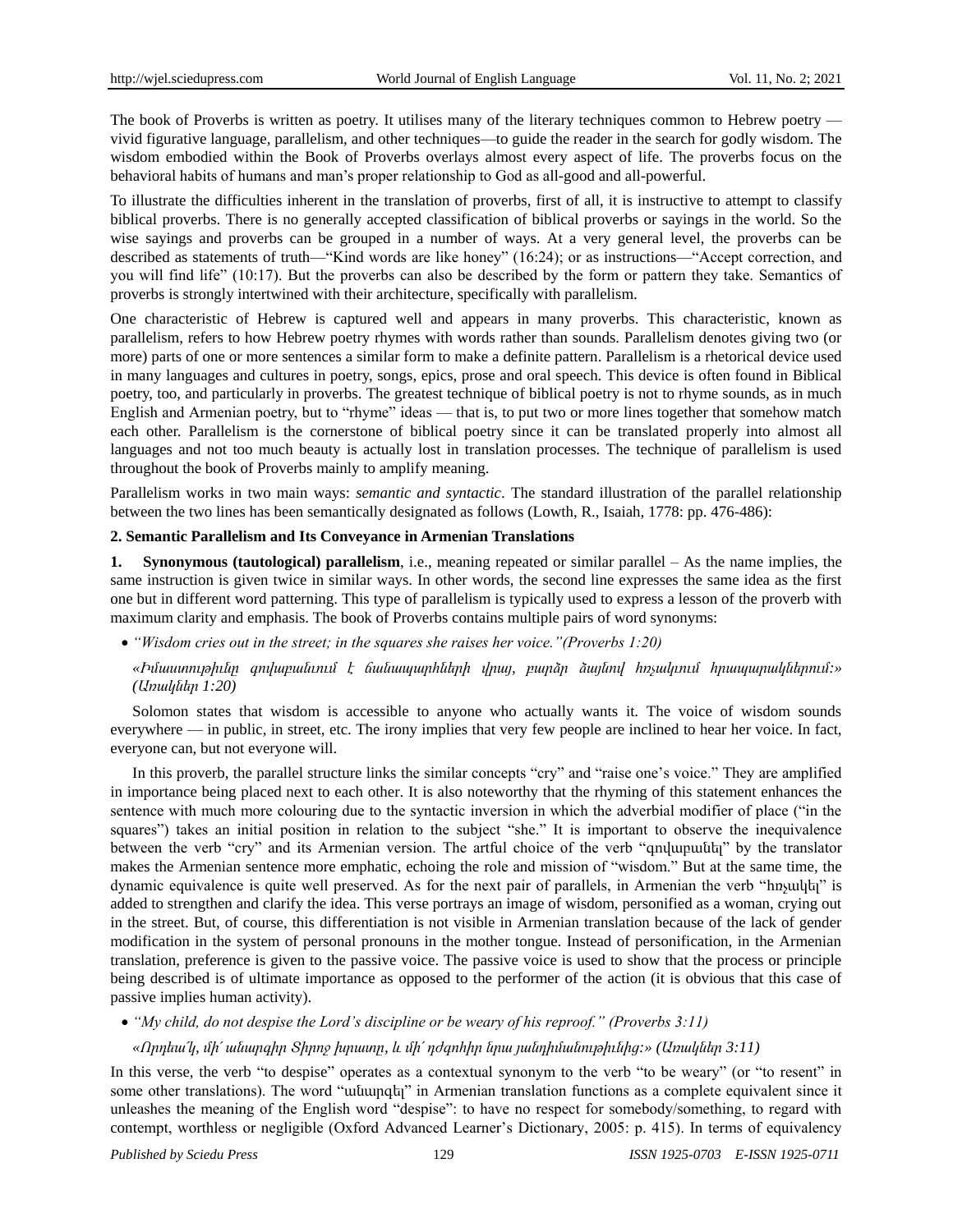the verb "ndqnhtq" does render the meaning of the English word "to be weary": to become impatient or dissatisfied after doing something for a long time (Oxford Advanced Learner's Dictionary, 2005: p.1728), but not completely. Nevertheless, they have the same stylistic value and play the same impact on target readers. Analogically function the nouns "discipline" and "reproof" with their Armenian equivalents "humum" (in some cases "unuunhd") and ―յանդիմանութիւն.‖ These pairs of synonymous ideas lining up rather neatly with each other create synonymous parallelism. They serve to emphasize the performative act of the speaker's speech.

● "*A generous person will be enriched, and one who gives water will get water.*" (*Proverbs 11:25*)

*«Ամեն օրհնուած մարդ պարզամիտ է, բայց բարկացող մարդը տգեղ է կերպարանքով:» (Առակներ 11:25) (non-equivalence)*

The proverb is shaped as two parallel statements. The first statement is general: a generous person will be enriched. The second statement echoes the meaning of the first one, but demonstrating another patterning: one who gives water will himself get water.

Vinay and Darbelnet (1995: p. 342) believe that target language equivalents should "replicate the same situation as in the original, whilst using completely different wording." The word translated into English as "generous" in Hebrew implies the meaning "onh ūnιωδ" used in Armenian version. This synonymous parallelism is translated into Armenian as an antithetic parallelism. It is noteworthy to observe that several other Armenian translation versions embed the same linguistic units on the analogy of the English variant. («Բարերար անձը պիտի պարարտանայ, և ոռոգողը՝ ի՛նք ալ պիտի ոռոգուի:»).

The proverb draws a picture of the reciprocal nature of actions: you will taste the results of your nowadays' behaviour in the future. The sense of this proverb finds its equivalence in another biblical saying:

―You reap whatever you sow.‖ *(Gal. 6:7)* - «Ինչ որ մարդս սերմանում է, նոյնը եւ կը հնձի:» *(Գաղատացիներին 6:7)*

*Complete equivalency*: «Ինչ որ ցանես, այն էլ կհնձես:»

Many similar statements can be found in everyday speech of Armenians:

«Ինչ որ բրդես, այն կխրթես: » - "You eat whatever you crumble onto your plate." (Partial equivalence)

«Ինչ կամիս ինձ, Աստված կամի քեզ: » - "Whatever you wish me, may God wish you." (Partial equivalence)

 *―Those who trouble their households will inherit wind, and the fool will be servant to the wise.‖ (Proverbs 11:29)*

### *«Ով չի մտածում իր տան մասին, նա հողմ է ժառանգելու, եւ անմիտը պիտի ծառայի*

#### *իմաստունին:»(Առակներ 11:29)*

The verb "trouble" here means "to disturb, to stir up, or to bring calamity" (Oxford Advanced Learner's Dictionary, 2005: p. 1642). One can trouble his/her own house by being a constant source of conflict within it. But other things can also trouble a house. Anyone guilty of disobedience to God, selfishness, carelessness, or cruelty — will bring serious problems to the family. It is well known that *a home* can be a peaceful place to live - or a torturous one. This is a clear picture of an empty inheritance at the end of life. The second part of the proverb also warns us that the foolish will eventually be a servant to the wise-hearted. Someone wise in heart will certainly be the one in charge. English and Armenian translations almost match each other representing a case of dynamic equivalence.

The below-adduced proverbs find their dynamic equivalence in the target language, representing faithfulness to textual meaning and its effects:

- *―Pride goes before destruction, and a haughty spirit before a fall.‖ (Proverbs 16:18)*
	- *«Կործանմանը նախորդում է թշնամանքը, անկմանը՝ չար բարքը:» (Առակներ 16:18)*

An inversion operates in the Armenian translation, making word-arrangement much closer and comprehensible for target readers.

*«Անմիտ որդին հօր տրտմութիւնն է եւ դառն ցաւ է իր ծնողների համար:» (Առակներ 17:25)* 

Modulation in the above translation (children - npnh) yields to rhyming. That is so specific for proverbial composition.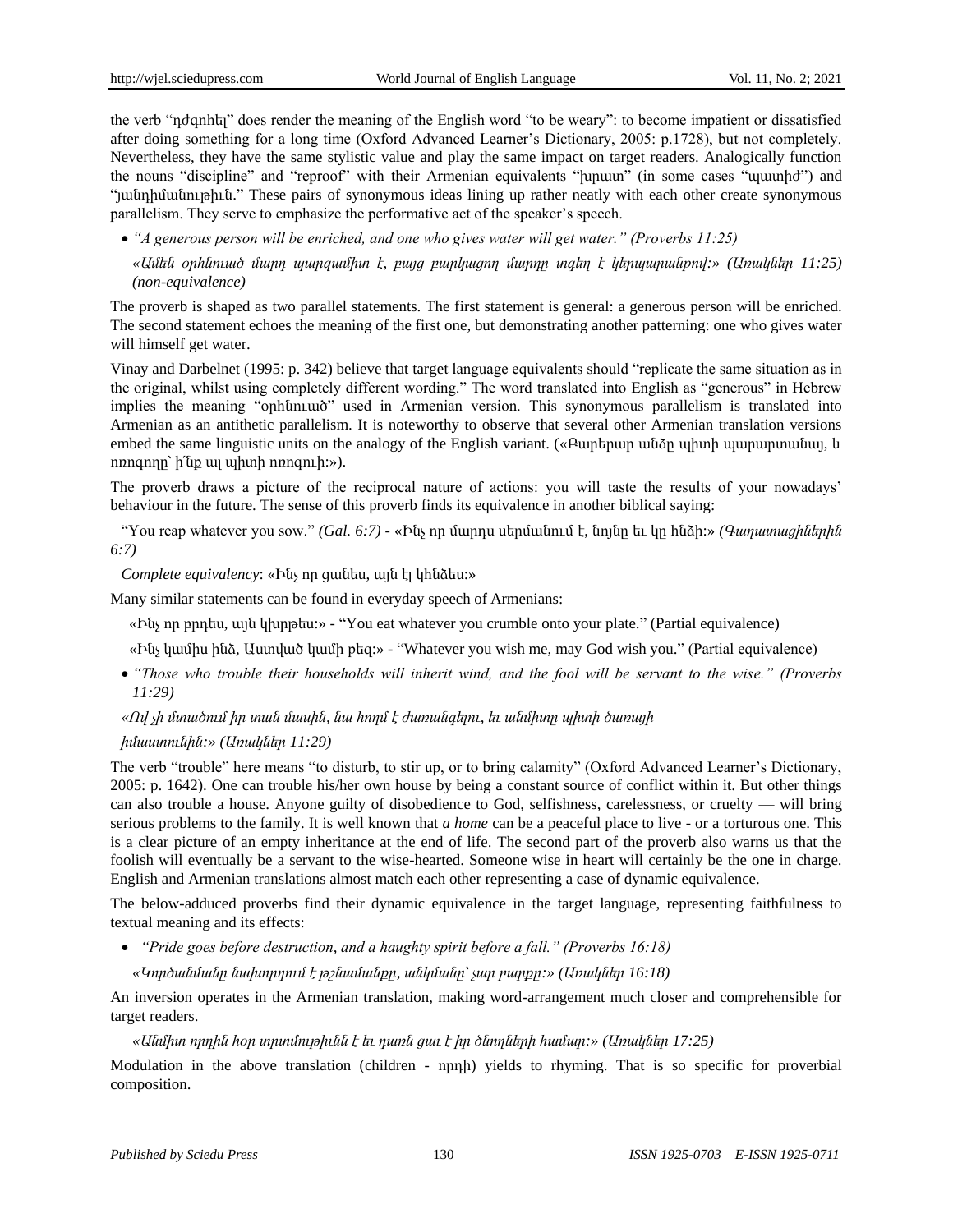**2. Antithetic Parallelism**, i.e., meaning contrasted or opposite parallel – The second line or statement is given twice but in opposite ways (it contrasts with the first one and usually by means of the adversative conjunction "but"). This is the most common structuring in Proverbs:

*―A wise child makes a glad father, but a foolish child is a mother's grief.‖ (Proverbs 10:1)*

*«Իմաստուն որդին ուրախացնում է հօրը, անմիտ որդին տրտմութիւն է մօր համար:» (Առակներ 10:1)* 

In this translation, as in the above verse (Proverbs 17:25), the technique of modulation is applied (child - որդի). The coded message is the same, but the wording used in English and Armenian is different. The emergence of the noun "nnnh" in Armenian translation is of great significance. This word of address has acquired a value of term over time. In ancient times it was mainly used as a word of neutral gender implying both masculine and feminine genders (son/daughter). This tradition passed on from generation to generation; so this approach is still relevant and is commonly used throughout the Bible. The word "nnnh" became a term in the 5th century; beyond contextual usage, it means "son" (2.someone who replaces the son, 3. descendants, generation). It is astoundingly interesting that the noun "nրդի" makes 46 derivatives: որդեակ, բարիորդութիւն, որդեցիր, քեռորդի, etc. (Հակոբյան Գ., 1985: p. 74). This word (with its derivative "nnnumuly") is found in the Bible for more than 3000 times. The importance of modulation in the translation lies in the fact that it endues naturalness on the TL sentence so that the reader is illuded by the feeling that he/she is not reading a translation, but an original text.

Antithesis, used in the above proverb, brings out a contrast in the ideas by an opposition between the phrases "a wise child" and "a foolish child." Are of equal interest Hebrew equivalents of the adjectives "wise" and "foolish." The adjective "wise" here stands for the Hebrew word "hakham" (Audioenglish.org). It means "to be experienced in something; skillful." The book of Proverbs begins with the following statement: "the fear of the Lord is the beginning of wisdom." This is what the claim implies. The adjective for "foolish" is "kesil," meaning "a stupid, fool, or dull person‖ (Bible Hub). A person becomes foolish when he does not live a godly life. The other contrast reveals the child's behaviour towards his parents. The contrast here is the way the mother's heart is broken when her child begins to adopt an indecent life. Of course, the vital role of parents in the life of a child is of universal nature but it would not be an exaggeration to say that among Armenians, parents are worshiped.

Similar variations of the above-mentioned proverb can be found throughout the book of Proverbs:

*―A wise child makes a glad father, but the foolish despise their mothers.‖ (Proverbs 15:20)*

*«Իմաստուն որդին ուրախացնում է հօրը, իսկ անմիտ որդին արհամարհում է մօրը:» (Առակներ 15:20)*

*―Foolish children are a grief to their father and bitterness to her who bore them.‖ (Proverbs 17:25)*

*«Անմիտ որդին հօր տրտմութիվնն է եւ դառն ցաւ է իր ծնողների համար:»(Առակներ 17:25)*

*―My child, if your heart is wise, my heart too will be glad.‖ (Proverbs 23:15)*

*«Որդեա՛կ, եթէ քո սիրտն իմաստուն լինի, ապա կ'ուրախացնես եւ իմ սիրտը:»(Առակներ 23:15)*

 *―The father of the righteous will greatly rejoice; he who begets a wise son will be glad in him.‖ (Proverbs 23: 24)*

*«Արդար հայրը բարութեամբ է կրթում զաւակին, եւ նրա սիրտը պիտի ուրախ լինի իմաստուն որդու համար:» (Առակներ 23: 24)*

Are of equal interest conjunctions "but, and" with their counterparts in the mother tongue, which best express the contrast between the two phenomena.

―*A cheerful heart is a good medicine, but a downcast spirit dries up the bones.‖ (Proverbs 17:22)*

*«Ուրախ սիրտը առողջարար է. Հոգսերի մէջ ընկած մարդու ոսկորները ցամաքում են: » (Առակներ 17:22)*

This device, putting two lines "against" each other, forms a contrast and encodes the message – what happens when one chooses a path over the other. Joy and happiness have a healing effect on people. The adjective "cheerful" here stands for the Hebrew word "sameach" which means "to be glad or joyful" (Biblestudytools.com). Thus, both in English and Armenian languages equivalents convey the original idea (cheerful-ninumulation). The concepts "heart" and ―spirit‖ could be interchangeable here. The human heart, invisible to sight, is used to symbolise the emotional and spiritual life and the centre of self-consciousness. The expression "a downcast spirit" is paraphrased in Armenian; a similar meaning finds dissimilar pattering. It is noteworthy that an adage of this verse is commonly used in Armenian (Քեֆ անողին քեֆ չի պակսի, սուգ անողին էլ՝ սուգ:) Though this saying depicts not a biblical image, it expresses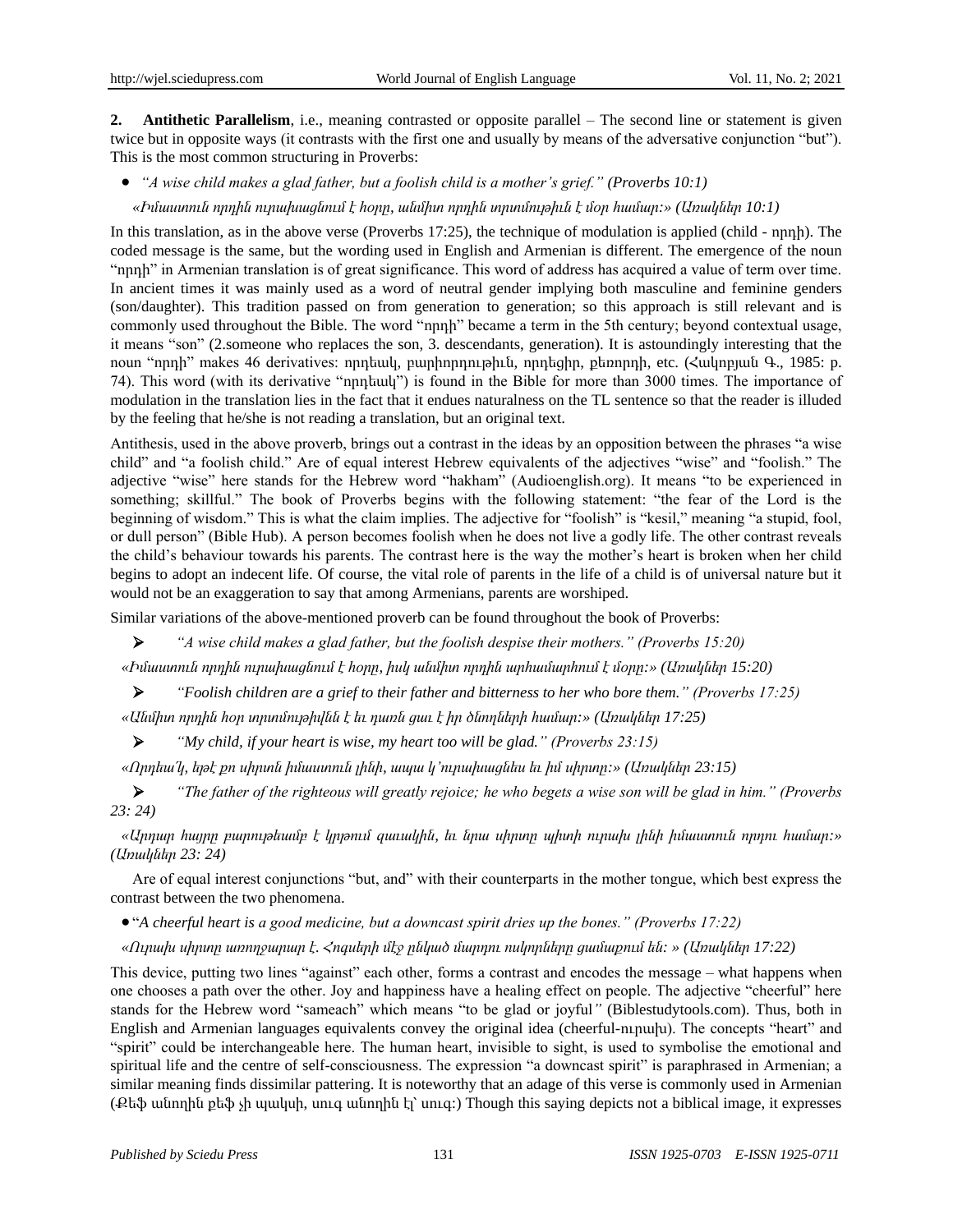an idea conceptualizing biblical ideology. The message of this proverb is unleashed in another biblical proverb patterned as an antithetic parallelism:

- ―A tranquil mind gives life to the flesh, but passion makes the bones rot.‖ *(Proverbs 14:30)*
- «Հեզաբարոյ մարդը սրտի բժիշկ է, հոգս անող սիրտը՝ ոսկորների փտութիւն:» *(Առակներ 14:30)*
- *―When words are many, transgression is not lacking, but the prudent are restrained in speech.‖ (Proverbs 10:19)*

*«Շատախօսութեամբ չես խուսափի մեղքից. Շուրթերդ եթէ զսպես, իմաստուն կը լինես:» (Առակներ 10:19)*

The translation illustrates a well-known concept in translation studies – paraphrasing. Applying this strategy, translators have produced an alternative version of translation by changing the wording of the target sentence. Paraphrase is useful and handy because it helps the reader in understanding the theme of the proverb. It should be noted that this technique also effectively contributes to overcoming the problems occurring during the translation process, specifically cultural items.

*―The wicked flee when no one pursues, but the righteous are as bold as a lion.‖ (Proverbs 28:1)*

*«Ամբարիշտը փախչում է առանց որեւէ մէկից հալածուած լինելու, բայց արդարն անձնապաստան է լինում, ինչպես առիւծ:» (Առակներ 28:1)*

English and Armenian translations above have a similar meaning but different lexical compositions. In the Armenian version, translators tried to enhance the expression with some wisdom aesthetics by replacing the propositional meaning of the word "bold" with its expressive conveyance "անձնապաստան." Paraphrasing (when no one pursues - առանց որեւէ մէկից հալածուած լինելու) used in Armenian translation intensifies the evidential meaning of the proverb accentuating the whole message.

The message of the proverb becomes more impressive and colourful due to the technique of simile (as bold as a lion - անձնապաստան, ինչպես առիւծ). A Simile s a rhetorical device which provides a comparison between two completely different objects. The translation of similes sometimes is difficult and tricky, posing many different troubles if the translator is not aware of the cultural differences between the two languages. But in this case, the translators had no difficulty in transferring the meaning to the target language readers, since the given simile has found its equivalent in many languages, including English and Armenian.

The proverb is a powerful confirmation of the truth that the wicked are easily intimidated. They fear even mere shadows. The righteous are like the fearless lion *(Proverb 30:30).* The conscience of the righteous is made clean by the righteousness and decency of God imputed to them through faith.

**3. Synthetic Parallelism** – The third literary form is described as synthetic parallelism, in which the second line not merely intensifies the thought of the first but actually supplies additional information. Thereby this type of parallelism is characterized by advancing, completing, or developing thought. This is different from synonymous parallelism, which amplifies a thought with synonymous repetition without providing further clarification or an extension of the first line.

Synthetic parallelism can be divided into several smaller subcategories:

**3.1.** The first type of synthetic parallelism is not actually parallelisms at all. Its only function seems to be to delimit a class or certain behaviors/traits. These proverbs are typically single statements describing some truth. They are often short, bold statements or simple warnings usually comprising a single sentence and embracing the verb "to be" in its conjugated forms.

● "*Do not give what is holy to dogs; and do not throw your pearls before swine.*" (*Mt 7:6*)

*«Մի՛ տուէք սրբութիւնը շներին. Եւ ձեր մարգարիտները խոզերի առաջ մի՛ գցէք:» (Մտ 7:6)*

This proverb functions as a warning in both languages. It sounds like a proverb as it is short and concise. Translated versions represent a case of partial equivalence, and the pragmatic function of each word is rendered accurately.

Animals have a key place in the Bible, some appear frequently and their role is significant for a better understanding of the whole biblical message. Some animals symbolise wealth, kindness and obedience, while others occupy a strikingly contrasting, neglected position, like the dog. Pigs were ritually unclean, but dogs were the embodiment of gluttony, scavengers sent by God to rip apart and devour. Metaphorically speaking, the dog personifies dirty, filthy and worthless habits.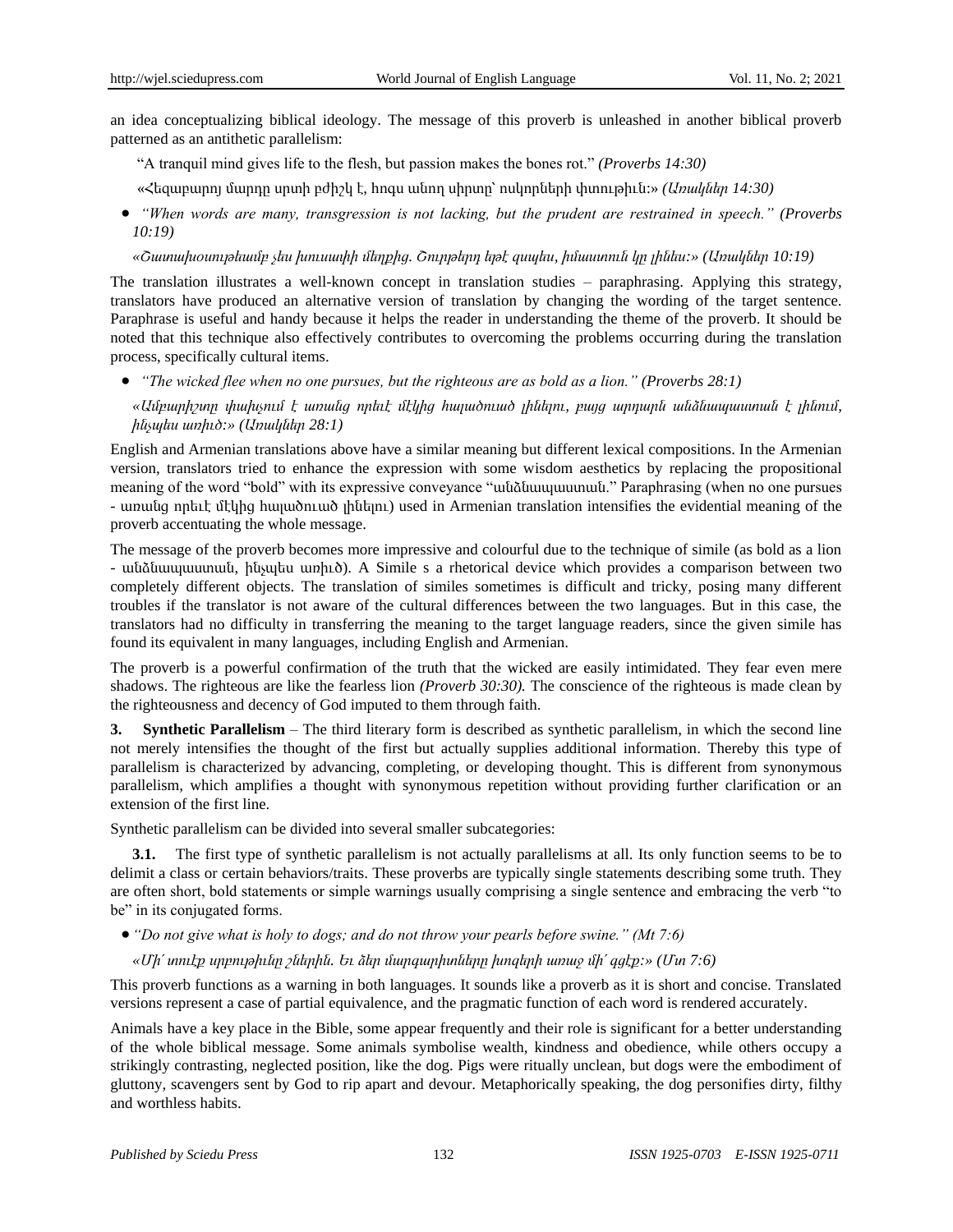It is noteworthy that both in English and Armenian there is a wide range of phrases and sayings that bring dogs into the human world, as symbols of human characteristics or conditions. When life is hard, both English and Armenian speakers symbolise it as "dog's life –  $\gamma$ ան օրի,  $\gamma$ ան կյանք,  $\gamma$ ան տանջանք." As the Armenian saying goes, "Luul t մեռնել, քան շան կյանք վարել". From a linguo-cognitive point of view people are sometimes accused of sounding like dogs – "to bark – utter (a command or question) abruptly or aggressively." In Armenian it also implies a slightly different shade of meaning: " $\gamma$ uut uutu huustu – 1.to talk nonsense, 2. to express sharp but pointless disapproval or criticism, 3. to curse" (Աղայան Է., 1976, էջ 826).

In Armenian there are other sayings referring to wasted goodness — a person, worthy status or wealth — lost without good use:

«Շներոց լինել» - To become a belonging of dogs (in regard to goodness or wealth wasted)

«Շան ու գիլու բաժին» - A share of/for dogs and wolves

These are fixed phrases used by the representatives of Armenian language and culture with conventional meaning like proverbs but they differ from proverbs in terms of incompleteness and dependence on the context.

All this is different from the current perception of the dog as the most popular pet and "man's best friend."

*―Haughty eyes and a proud heart— the lamp of the wicked—are sin.‖ (Proverbs 21:4)* 

*«Ամբարտաւանը մեծամիտ է իր յոխորտանքի մէջ. ամբարիշտների լապտերը մեղքն է:» (Առակներ 21:4)*

The first part of the given proverb is paraphrased in Armenian but it still has the same pragmatic value as the English version. The word "haughty" is always used in the Bible in the evil sense of "arrogant, pompous and setting oneself above others"; it is often set in contrast to being modest and humble. The phrases "haughty eyes" and "a proud heart" are rendered into Armenian by a word with a more generalized meaning (ամբարտավան). Generalization is resorted here for pragmatic reasons.

Pride is depicted as a lamp that lights or guides the way of wicked into sin. In his poem, The Divine Comedy, Dante Alighieri listed pride among the seven great deadly sins. Moreover, it takes the first place on the list as it is considered to be the father of the rest six sins.

**3.2.** The next structure of synthetic parallelism presents actions side by side. Proverbs that formulate an argument from lesser to greater are easy to recognize, for they have the mould "how much more" in the second line:

*―Sheol and Abaddon lie open before the Lord, how much more human hearts!‖ (Proverbs 15:11)*

*«Դժոխքն ու կորուստը յայտնի են Տիրոջ առջեւ, էլ ուր մնաց՝ մարդկանց սրտերը:» (Առակներ 15:11) (partial equivalence)*

In this proverb the first two phenomena (Sheol and Abaddon - դժոխքն ու կորուստը) are compared to the second one (human hearts - մարդկանց սրտերը), which is of greater consequence. This verse contains two original Hebrew words – Sheol ("אבדּוֹר (Biblestudytools.com). The word "Sheol" is the abode or the grave (אבדוֹר Abaddon) (אבד of the dead (մեռած անձերու կայան) in early Hebrew thought. "Sheol" was also believed to be a place of darkness, dust, and silence to which the spirit descends at death. However, some linguists claim that in the Hebrew Bible it refers to an underworld deity responsible for ruling the abode of the dead. Despite these arguments, one thing is certain – English has borrowed this word from Hebrew. Even though this loanword is also used in Armenian (շեոլ), in the given verse it is replaced by its contextual synonym "nothlup – hell." Actually, "nothlup" is a Persian borrowing but in Armenian it is on a par with the native Armenian words.

The same can be said about the second word "Abaddon – Upunnina" where perfectly works transliteration. It is a Hebrew word commonly used in the Bible regarding a bottomless pit/an underworld abode of lost souls. Hence, *abaddon* is related to "loss, deprivation - կորուստ."

In fact, "Sheol" and "Abaddon" are words implying much more general meaning, and in Armenian they underwent narrowing of meaning, being rendered as concrete nouns; a process dictated by the social context.

As for the key phrase of this proverb "how much more," it is translated with an equivalent local phrase " $t<sub>l</sub>$  n.m մնաց" which conveys the same meaning. It can be said that they are equivalents at the phrase level. An emphasis should also be given to the pragmatic aspect of equivalence. In some Armenian translations "how much more" is rendered literally "npyuuh uuluh." However, the literal translation could hardly convey any sense to the Armenian receptor for whom the encoded meaning is intended. In this case, the pragmatic aspect motivated the translators to choose a more acceptable phrase for the target reader.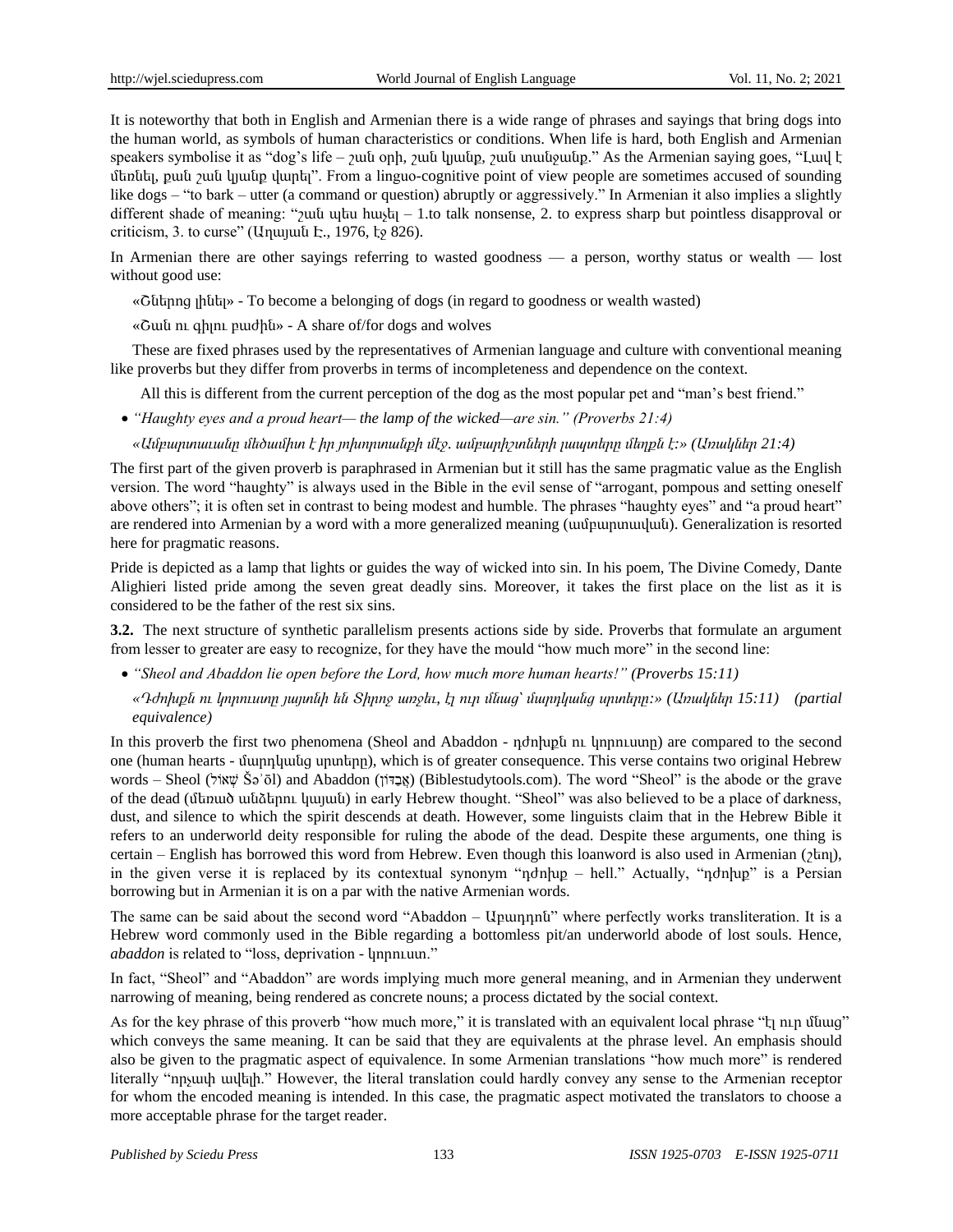● "The sacrifice of the wicked is an abomination; how much more when brought with evil intent." (Proverbs *21:27)*

*«Ամբարիշտների զոհաբերումները պիղծ են Տիրոջ առջեւ, որովհետև մատուցւում են անօրէն խորհրդով:» (Առակներ 21:27)*

The couplet begins by stating a sinful action — offering a sacrifice with a wicked heart — and then it gives that action more energy by comparing it with an even greater sin — offering the sacrifice for the special intention of sinning. In other words, when holiness is pretended, but evilness intended, that especially is detestable.

Reference should be made to the fact that English and Armenian translations hardly coincide with regard to form and meaning. The noun "abomination" in English is replaced by the adjective "ulnno" in Armenian, i.e. A substitution of part of speech method is applied to render the meaning of disgust and obscenity.

It can be noted that English verse contains implicit information which is rendered explicitly in Armenian. This procedure supposes an addition of extra words (Տիրոջ առջեւ) to clarify the meaning for the receptor.

The next non-equivalents are the phrase "how much more" in English and the conjunction "nnnulhunul" in Armenian. This kind of replacement has altered the original meaning of the proverb. It's an argument from "less than" to "greater than" which being preserved in English is lost in Armenian. The conjunction "nnulhumlu - because" links the adverbial clause of reason (որովհետև մատուցւում են անօրէն խորհրդով) to the main clause of the sentence (Ամբարիշտների զոհաբերումները պիղծ են Տիրոջ առջեւ), and indicates the reason of fact expressed in the main clause rather than presents an action of a greater consequence. Thus, translators have failed to have the same meaning and effectiveness of the given proverb in Armenian. The phrase "how much more" could be transferred into simple adverbs "մանավանդ, նամանավանդ, hատկապես" to convey accurately the intended message.

**3.3.** *Statements/Consequence* - In some synthetic parallelisms the first part makes a statement of the second one to express some consequence. In other words, the second line explains the consequences of doing or not doing something. These are typical "If...then" statements and "or else" instructions. The "or-else" formula is usually implied but not stated.

 *―If you have found honey, eat only enough for you, or else, having too much, you will vomit it.‖ (Proverbs 25:16) «Երբ մեղր գտնես, որդեա՛կ, կե՛ր չափով. չլինի թէ յագենաս եւ փսխես:» (Առակներ 25:16)*

English and Armenian translations convey the same meaning expressed by similar images. In the Armenian version "if" conjunction is replaced by " $t_{\text{app}}$  – when." It is also remarkable that the phrase "or else" which conveys a meaning of consequence is substituted by the adverbial phrase "y<sub>l</sub>hup pt" which in this context functions as a subordinating conjunction. Apart from this, the strategy of modulation (cause-effect) is used to transfer the meaning of "having too much."

The theme of responsibility for actions can also be observed in Armenian proverbs:

«Քաղցր-քաղցր ուտելուն դառը-դառը փսխել կա:»

«Մեղրն էլ անուշ է, շատ ուտողին կվնասե:»

All these proverbs lead to the theme of condemning excessive behaviour; as the Armenian saying goes: «Ամեն ինչ չափի մեջ է գեղեցիկ» - "Everything is beautiful within the limits."

Even the "symbol" of prosperity, the honey, may turn into the cause of affliction if it is disproportionate.

**3.4.** *Statements/Basis* – This type of synthetic parallelism functions in an absolutely opposite manner in relation to statements/consequence formula. In the statement/basis parallelism, the first line makes a particular statement, and the second line provides the basis for that statement. The second line in some way confirms the first line. In English versions some parallelisms of this type can be easily recognized by the conjunction "for" which introduces the second line of the proverb, as in *Ecclesiastes 11:1:*

*―Send out your bread upon the waters, for after many days you will get it back.‖ (Eccl 11:1)*

*«Հացդ ջրի՛ն տուր՝ թող տանի, շատ օրեր անց պիտի նորից գտնես այն:» (Ժող 11:1)*

There is a decoded rendering in the Armenian translation (թող տանի). The addition of this phrase in Armenian version is of pragmatic value. The conjunction "for" which in the English version has a distinctive role, is omitted in the Armenian translation. The meaning of the conjunction is implied without any concretization, thus "for" can safely be left out.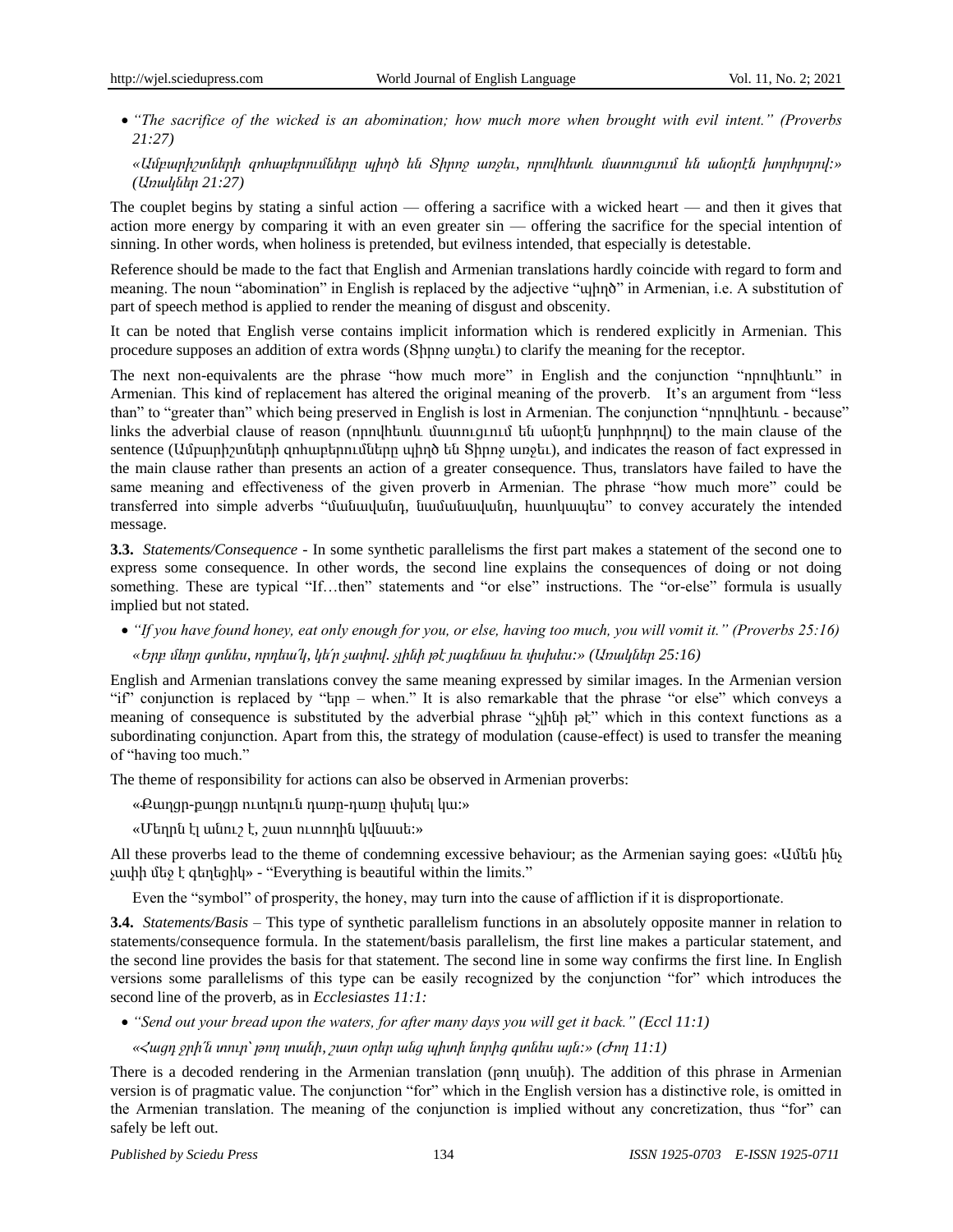Rather close synonyms to the given proverb circulate in everyday speech of Armenians:

- «Լավություն արա ու ջուրը գցիր:»
	- "Do goodness and throw it into the water."

This is almost a complete match with the above-adduced biblical proverb. Thus, these proverbs can be considered equivalents in meaning.

A clear antonym to the two proverbs above is the following one:

«Լավություն անողի գլուխը/թափեն ծակ է:»

"The benefactor is an airhead."

It expresses a view opposite to the biblical ideology (opposite mentality) but has distinguishable similarity in the wording.

**4. Numerical parallelism** – This is a common means of expression composed of numbers and other words with numerical meanings. Some proverbs comprise images that compare one thing/person to another. *Proverbs 17:10* is a good example of numerical parallelism in which the phenomenon of the first line stands in comparison to the second one, specifically the indefinite article "a" implying "one" in the word "a rebuke" stands in opposition to the word "a hundred":

*―A rebuke strikes deeper into a discerning person, than a hundred blows into a fool.‖ (Proverbs 17:10)*

*«Սպառնալիքները փշրում են իմաստունների սրտերը, բայց անմիտը թէկուզ եւ բազում հարուածներ ուտի՝ չի ազդւում:»(Առակներ 17:10) (dynamic equivalence)*

The Armenian translation of the verse perfectly reveals the nature of paraphrasing; the content of the utterance is rendered by different grammatical and semantic units, for all kinds of lexical and grammatical transformations could hardly be applied effectively. It is striking that the numeral "hundred" in the English version is translated in terms of its implied meaning – "pugnu $\mathbf{u}$ ." It is common knowledge that numbers in sayings, proverbs or idioms of a particular nation carry certain cultural elements or connotations. The mentality has a significant effect on the perception of different numbers. The key fact here is that both in English and Armenian proverbs numerals "hundred" and "thousand" have the figurative meaning of "many, numerous." As a rule, they are used in an opposition to a small quantity or "one", but not necessarily:

"A picture is worth a thousand words."

Moreover, an example of such Armenian proverb-opposition of *"one versus thousand"* somehow matches the above-adduced proverb:

«Գիտունին մեկ, անգետին՝ հազար։ » *or «*Հասկացողին մին ասա, չհասկացողին՝ հազար ու մին։ » - "Tell once the wise, and a thousand times the fool."

The Armenian proverb has a wider meaning; however, both the meaning and the form are moulded in accord with the biblical passage *(Proverbs 17:10).*

**5. Emblematic parallelism –** The final type of semantic parallelism we are going to discuss occurs when the proverb pictures some truth or gives an emblem/symbol or an illustration clarifying that truth. In other words, the verse that exhibits emblematic parallelism features metaphor and its interpretation—an extended simile/comparison, enhancement of a meaning or a pearl of ancient wisdom.

*Proverbs 17:8* is a vivid example of the use of emblematic parallelism:

*―A bribe is like a magic stone in the eyes of those who give it; wherever they turn they prosper.‖ (Proverbs 17:8)*

*«Խրատը այն ունեցողի համար նրա շնորհի վարձն է, եւ նա դէպի որ կողմն էլ դառնայէ յաջողութիւն պիտի գտնի:» (Առակներ 17:8)*

The emblem in this proverb is "a magic stone," symbolising "kindness, favor." This verse can lead to misconceptions both in English and Armenian versions; they are neither moulded relevantly in the contrasted languages nor implying the same message. There is therefore a need to look more deeply into the translations of the proverb and to find original Hebrew words related to the source biblical passage for bringing more clarity and shedding light on the meaning of the verse. "Bribe" in the Hebrew language is "shachad" which literally means "gift, present" (Blue Letter Bible).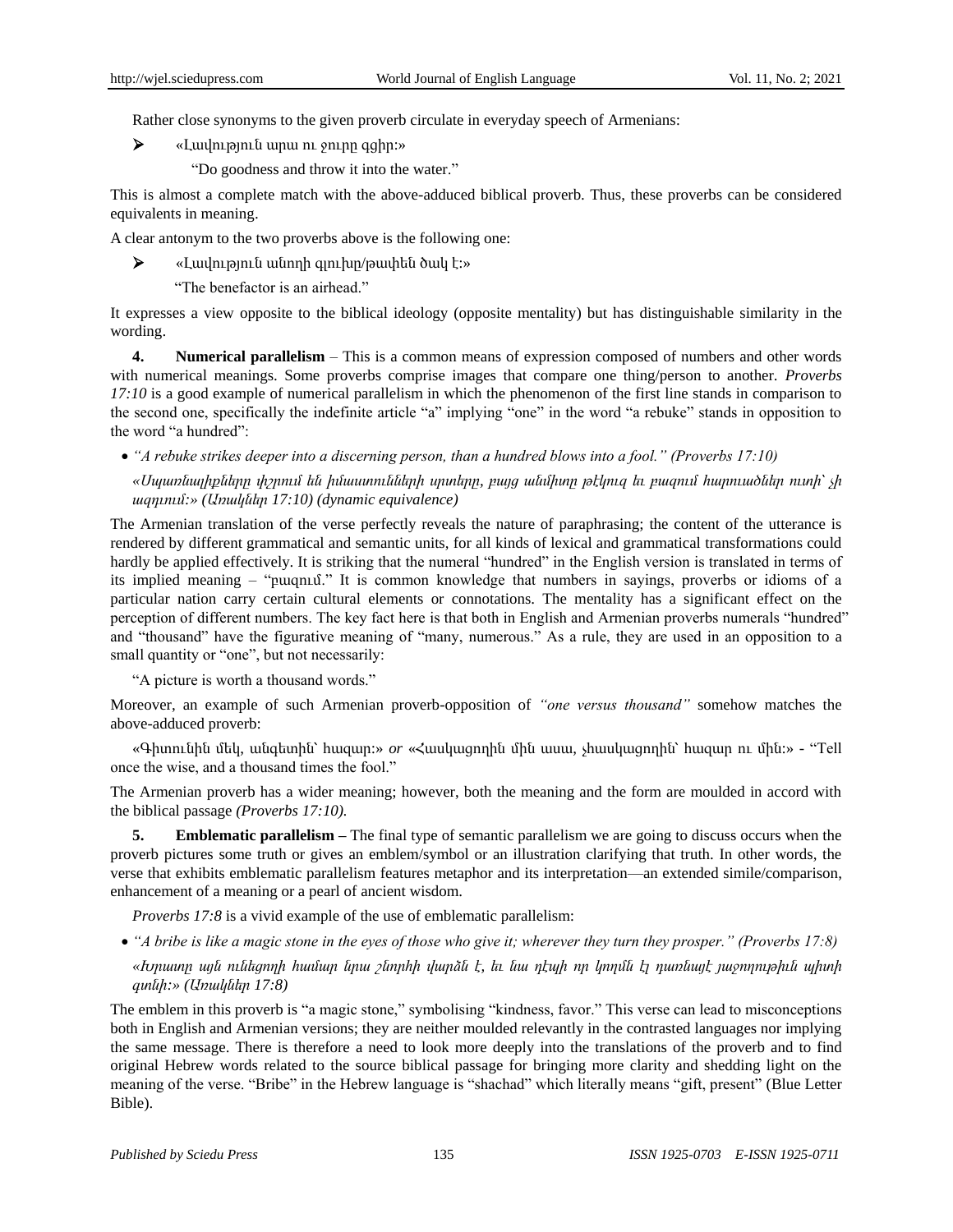In fact, the proverb does not condemn gifts but rather points out their powerful ability for good. If a gift is given with good motives, it can be considered a sweet blessing. An example is God's gift of His only Son. It ensured eternal righteousness; motivated many people to love and serve Christ. The Armenian translation is somewhat closer to the original meaning of the proverb than the English one, even though it has more limited "proverbial" meaning. Consequently, taking into account the fact that people interpret the Bible differently it is preferable for the Armenian translator to render the Hebrew word "shachad" as "gift/present –  $\mu$ ungul" for expressing its denotative meaning.

● "Like a gold ring or an ornament of gold is a wise rebuke to a listening ear." (Proverbs 25:12)

*«Պայծառ շարուած սարդիոն եւ ոսկի գինդեր են իմաստուն խօսքերը լսող ականջների համար:» (Առակներ 25:12)*

The verse compares "gold ornaments" with "wise rebuke." The message is that heeding good rebuke or advice is rewarding. A person who is wise enough to accept the reproach isplays wisdom; the listening ear is ornamented with the "fine gold" of wisdom.

In the Armenian version a modulation ("gold ring" - պայծառ շարուած սարդիոն) is utilised to convey the same idea without altering the meaning of the proverb and without generating an unnatural feeling of reading a word-for-word translation. This change of perspective is accompanied by a lexical change in the target language: "gold" is replaced by another precious stone - "uunnhnut – carnelian."

It is of urgent necessity to mention that in the seventeenth century, an Armenian writer wrote that in India the lal or balas — ruby would dispel all dark emotions and create cheerful ones instead. The carnelian was powdered and drank in a potion for this purpose. Carnelian was also thought to provide the wearer with protection from any injury from falling houses or walls. This writer stated that "no man who wore a carnelian was ever found in a collapsed house or beneath a fallen wall" (Jewels For Me).

In Armenian a similar expression is used as a reproof to prevent someone from doing a mistake; to make someone or oneself understand something:

«Ականջին օղ անել: - Ականջիդ օղ արա՛: » - "Make it a ring on your ear."

Both the form and the use of this Armenian phrase match well the biblical verse. It corresponds to the English expression "to get (something) through (someone's) thick head."

It should be noted that accepting wise advice in the Bible is valued in the same way as learning and gaining knowledge.

A good example of this statement is the first proverb of the book of Proverbs well known to Christian:

*―For learning about wisdom and instruction, for understanding words of insight.‖ (Proverbs 1:2)*

*«Ճանաչել իմաստութիւնն ու խրատը, իմանալ հանճարի խօսքերը:» (Առակներ 1:2)*

The folk counterparts of the proverb can be found both in English and Armenian:

«Ով կարդում է, նա մարդ է: » - "He who reads is a specimen."

«Ուսումը ոսկե բիլազուկ է:» - "Education is a gold wristlet."

"The only jewel which will not decay is knowledge."

"Knowledge in every state is a grand treasure." (Fielding T., 1824: p. 65)

All these sayings are synonymous and can be considered adages.

 *―Can Ethiopians change their skin or leopards their spots? Then also you can do good who are accustomed to do evil.‖ (Jer 13:23)*

*«Թէ որ հնդիկը փոխի իր մաշկը, ընձառիւծը՝ իր խայտուցները, դուք էլ կը կարողանաք բարութիւն անել, դուք, որ սովորել էք չարիք գործել:» (Եր. 13:23) (dynamic equivalence)*

The emblems of the given verse are "*Ethiopians – hunhly*" and "leopards – *pu*α *numhb*." They all refer to persistent haughtiness unable to learn or change opinions, character/behaviour.

The word "Ethiopian" found in the English version is of abstract meaning and it is rendered in Armenian by the word ―հնդիկ‖ determined by the context — both words are used in regard to human skin merely denoting a darker complexion. There are a few cases when Ethiopia is mentioned in Armenian ancient literature symbolising a remote and godforsaken place.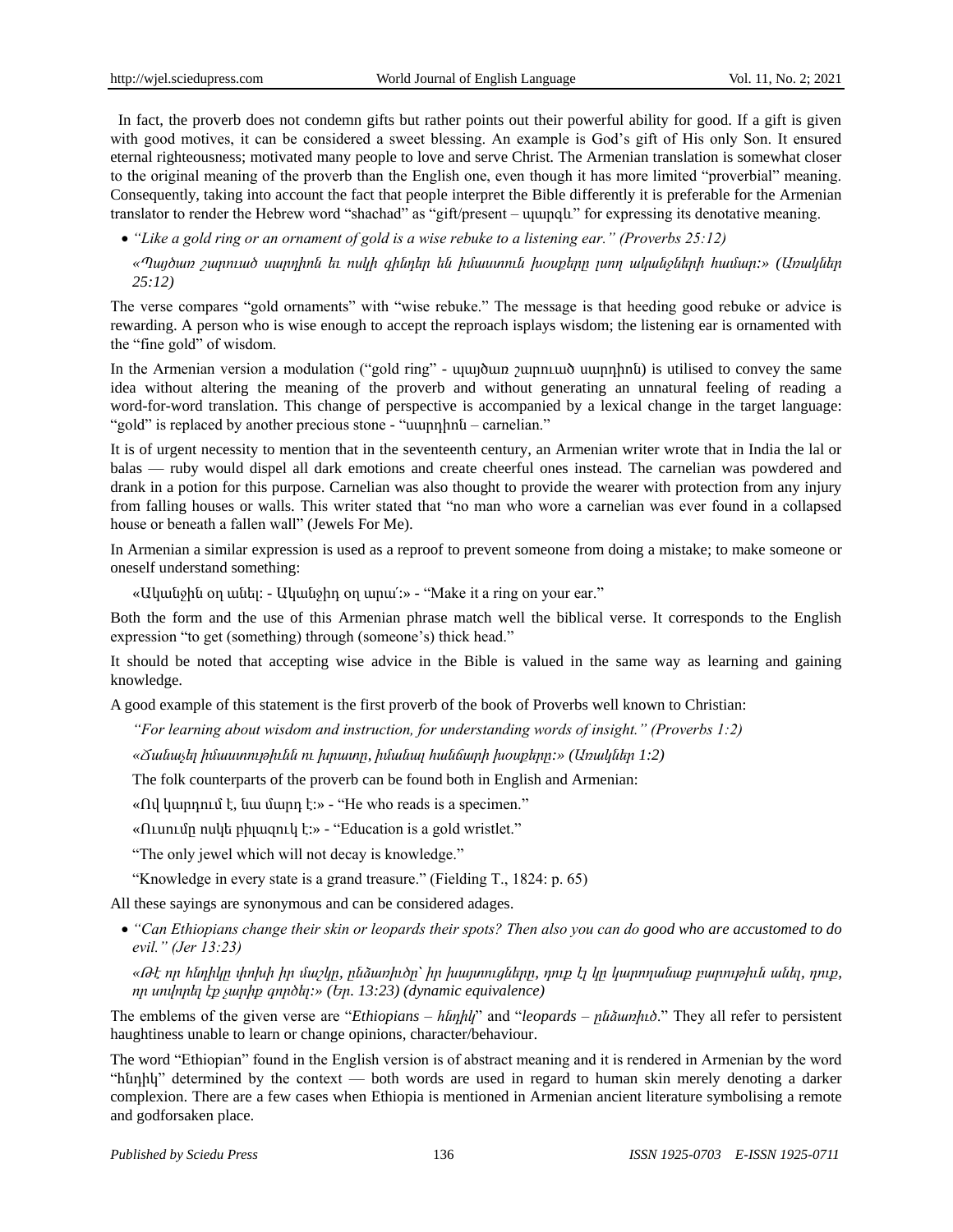The first line of the English version of the proverb is in interrogative form encapsulating "pseudo-assertion." Despite its interrogative form, it poses a question that is rather rhetorical in the sense it states a truth. This literary technique is an effective way to engage the reader and emphasize the point. The interrogative sentence, being omitted in the Armenian translation, is transformed into an adverbial clause of condition (թե որ/եթե - if), expressing the circumstances/cases under which the action in the main clause may take place.

There are several Armenian proverbs similar to the given biblical passage in meaning but having different frames:

«Կարմիր կովը կաշին չի փոխի: » - "The red cow doesn't change its skin."

In Armenian, the cult of the cow (ox, bull) is explained by the humanitarian culture and livehood of indigenous inhabitants of the Armenian Highlands and the former totemic concepts. The "red cow" is a rarity in nature and hence it substitutes the English noun "leopard" for unleashing the cultural mentality of native speakers. Contrarily the complete equivalence of the biblical proverb is commonly used in the English-speaking world: "A leopard/tiger doesn't change its spots."

«Կուզիկի մեջքը միայն գերեզմանը կուղղի: » - "Only death cures stupidity."/ "Old habits die hard."(Equivalent English proverbs)

«Սևին սապո'նն ինչ անի, խևին խրա'տն ինչ անի: »- "What good is soap to the black and advice to the crazy?"

The substitution of the biblical "Ethiopians" with the word "black" in the Armenian proverb can be explained by the specific mentality which adds cultural vividness to the message of the contradiction "advising the insane."

### **3. Conclusion**

Proverbs or proverbial sayings are multifaceted linguistic expressions in which form and meaning often intersect in complex ways. It is well-known that proverbs do not function as mere language items or a set of dogmas, but as norms and guidelines for securing a life of dignity and decency. Thus, they are one of the most difficult kinds of units to translate.

The Bible is not just a source of purely religious connotations, but also a piece of eminent literature that contains various types of figurative language, particularly parallelism. It may be inferred from the analysed data that the strategy of parallelism is well-applied in the book of Proverbs (both in English and Armenian) as it is a book explaining the consequences of actions and the sense of wisdom encoded in them.

Syntax is the way in which we can carve up sentences with needlework of parallel constructions. The ordering and paralleling of syntactic units are thoroughly observed in Hebrew poetic structures. Proverbs manifest these distinguished features that are often covered over in translation. Syntactic or structural parallelism is a rhetorical device used for the purpose of emphasis and accentuating. Several types of *syntactic parallelism* are frequent in proverbial statements:

Quite many parallel proverbial units of biblical origin differ in grammatical structure, or semantic characteristics, expressed in a familiar and an understandable pattern specific to national identity, the way of thinking, cultural norms and cultural assumptions. This is due to linguistic reasons (different language systems), and extralinguistic ones (intercultural differences).

Rendering the biblical proverbs, translators have applied a multitude of options available for translation, among which paraphrasing and various types of transformations predominate. However, any choice portrays the translator as an agent of modification and change.

#### **References**

- Austin, J. L. (1975). *How to do Things with Words*, (2nd ed), J.O. Urmson and M. Sbisá (eds.), Cambridge, MA: Harvard University Press. https://doi.org/10.1093/acprof:oso/9780198245537.001.0001
- Beardslee, W., Bird, P. H., & others (1989). *The New Revised Standard Version of the Bible*, *Anglicised (NRSVA),* National Council of the Churches of Christ, USA.
- Duckett, B. (2006). *Oxford Dictionary of Phrase and Fable* (2nd ed.). Oxford: Oxford Univesity Press.
- Honeck, R. (1997) *A Proverb In Mind: The Cognitive Science Of Proverbial Wit And Wisdom*, USA: Lawrence Erlbaum.
- Hornby, A. S., Wehmeier, S., & Ashby, M. (2005). *Oxford Advanced Learner's Dictionary of Current English* (7th ed.). Oxford: Oxford University Press.

*Published by Sciedu Press* 137 *ISSN 1925-0703 E-ISSN 1925-0711* Linyan, F. (2017). On Semantic Equivalence in English-Chinese Translation. *Advances in Social Science,*